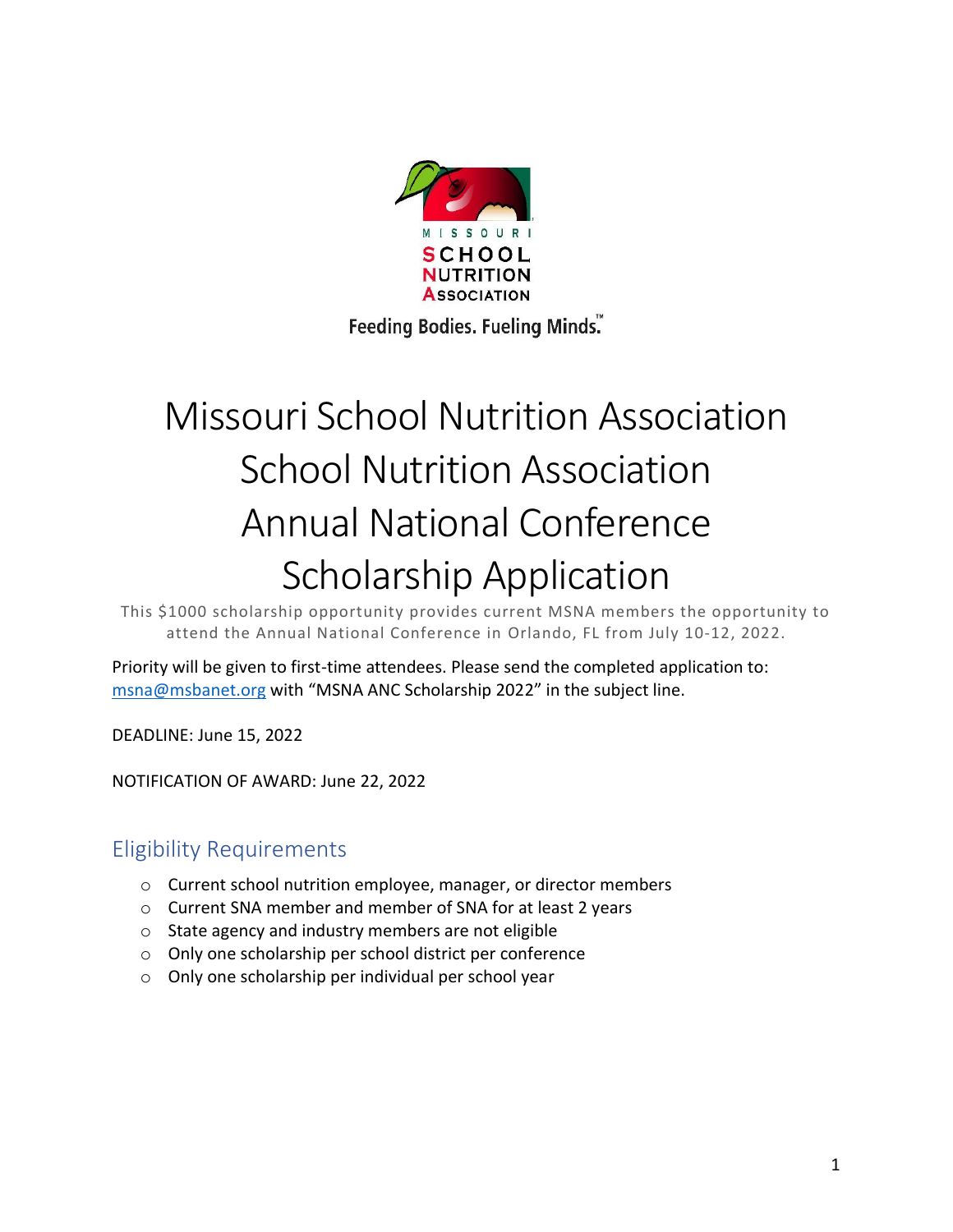## Personal Information

| First Name:             |  |
|-------------------------|--|
| Last Name:              |  |
| Job Title:              |  |
| <b>School District:</b> |  |
| MO County:              |  |
| Phone Number:           |  |
| Email Address:          |  |
| SNA Member ID:          |  |

Have you ever previously attended ANC? If so, when was the last time you attended ANC?

Have you ever been awarded an MSNA scholarship in the past? If so, please list the scholarship and when you received the award.

## Commitment to Professional Development & SNA

Show us your commitment to life-long learning and your personal professional development. To demonstrate this, please list trainings you have attended, certificates/credentials you hold, presentations you have presented, panels you have participated on, etc. (Max. number of words: 300)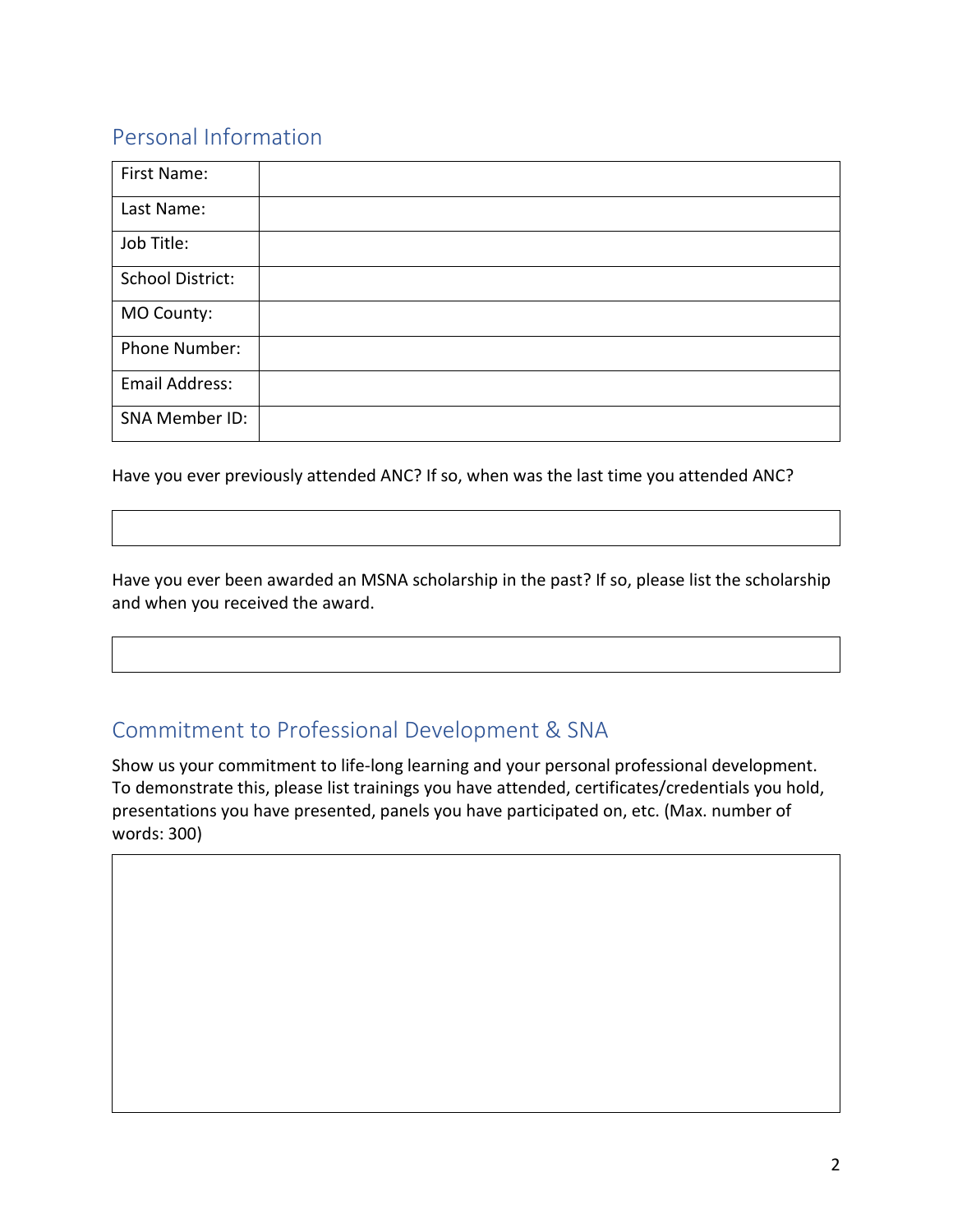Show us your commitment to the School Nutrition Association. To demonstrate this, please list the SNA activities in which you have participated at the local, state, and national levels, including: attending chapter meetings and SNA conferences, being a member of a local, state, or national committee or board, volunteering at an event, etc. Please include specific examples.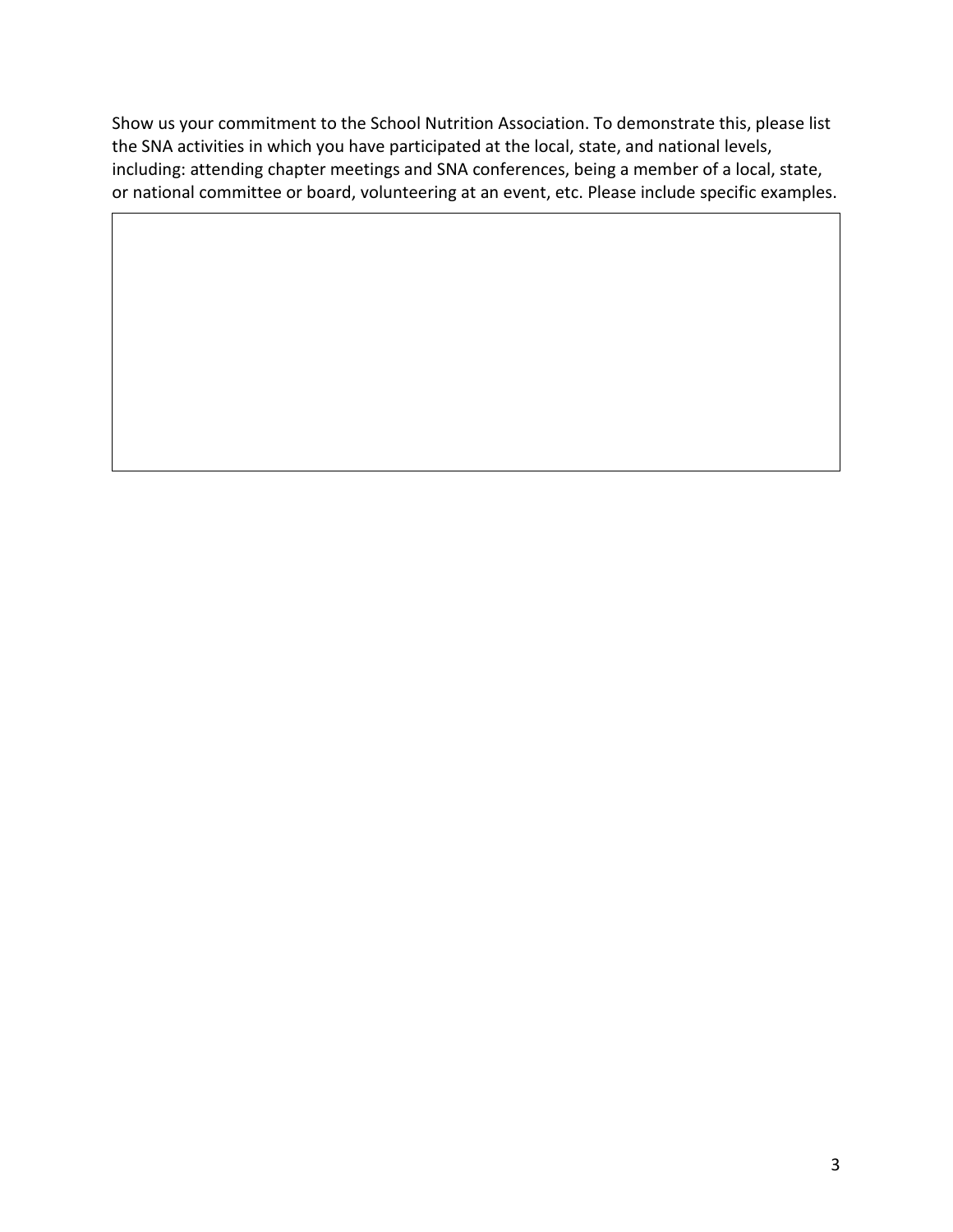### Essay

#### Instructions:

Tell us how you think attending ANC will be beneficial. Please address the challenges you currently face in your job and the benefits attending ANC will have on you personally, your career, and your school/school district.

Essay must reach a minimum of at least 300 words and not exceed a maximum of 500 words.